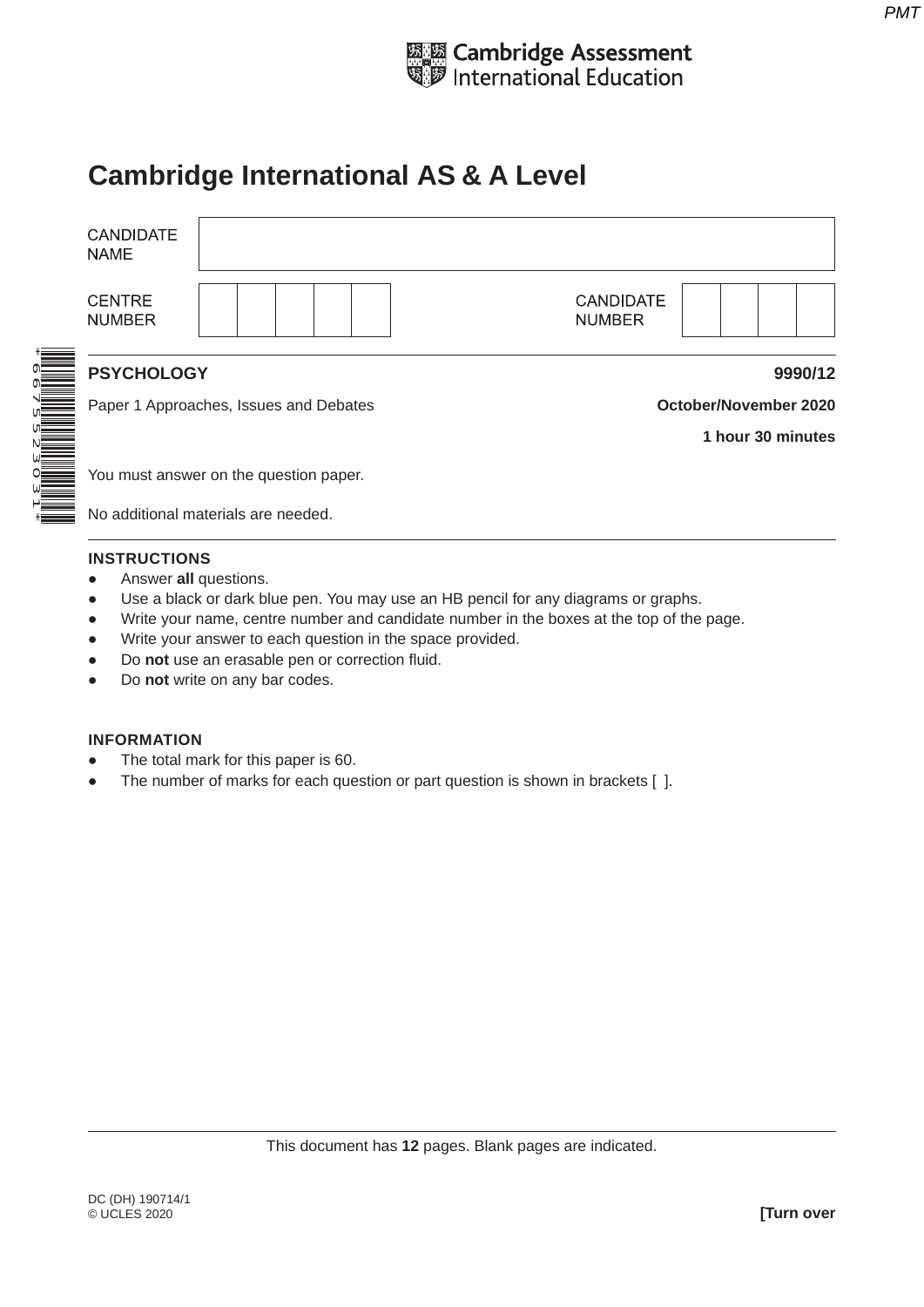# Answer all questions.

- From the study by Yamamoto et al. (chimpanzee helping): 1
	- (a) Name one of the objects on the tray for the chimpanzees, other than the stick or the straw.
		-
	- (b) Outline the difference between an 'upon-request' offer and a 'voluntary' offer in this study.

- 
- (c) Outline one conclusion from this study.

- $\overline{2}$ In the euphoria condition in the study by Schachter and Singer (two factors in emotion), a stooge performed a series of standardised behaviours. An observer categorised any behaviours shown by the participant. One category was 'initiates new activity'.
	- (a) (i) Outline how the category of 'initiates new activity' was operationalised in this study.

 $(ii)$ Name one behaviour shown by a participant in this study that was categorised as 'initiates new activity'.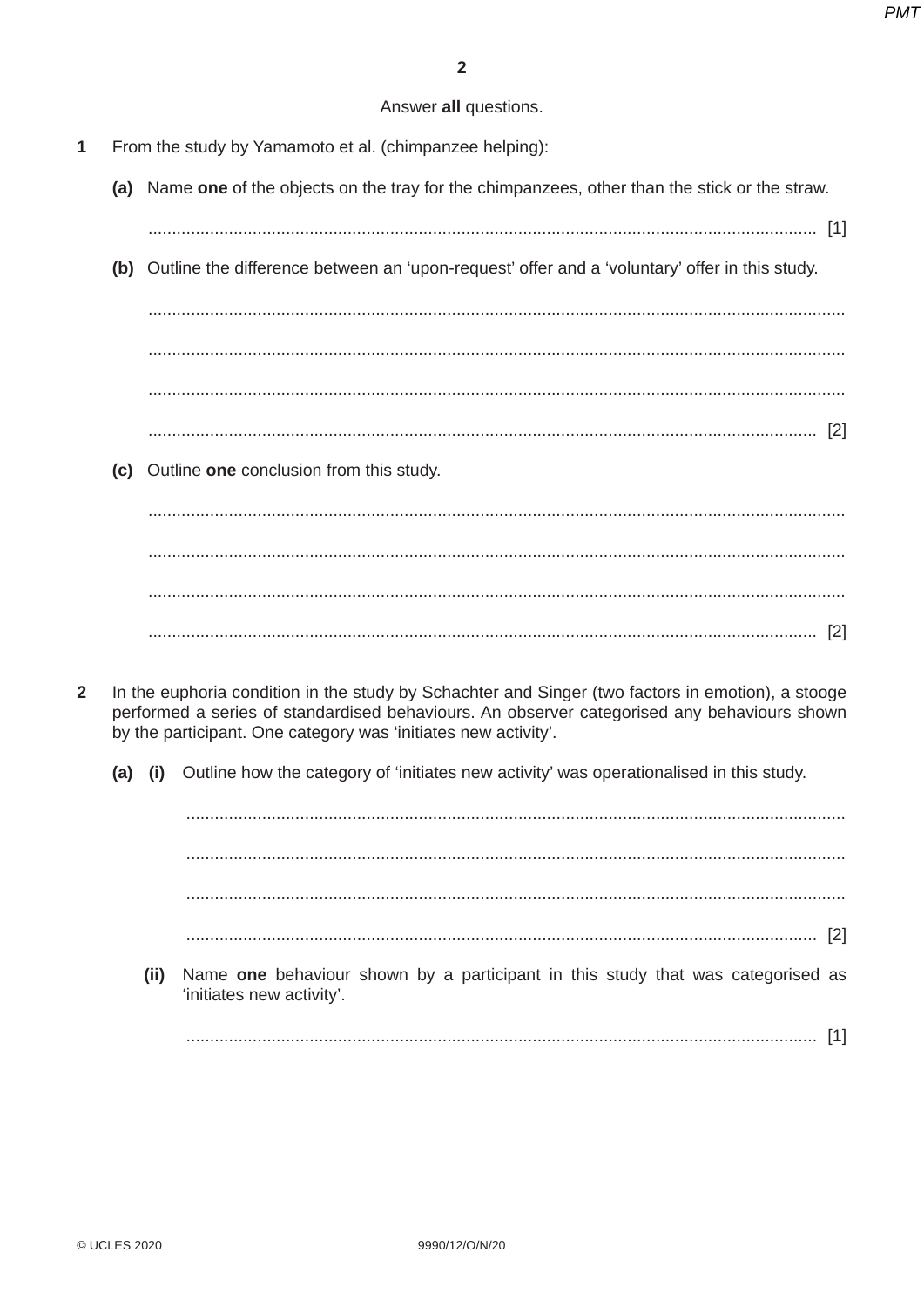(b) Describe the results from the Activity Index in the euphoria condition for the Epinephrine Informed (Epi Inf) group compared to the Epinephrine Misinformed (Epi Mis) groups. You must use data in your answer.

 $\mathbf{3}$ Explain one or more real-world applications of the study by Laney et al. (false memory). Do not refer to more than three applications in your answer.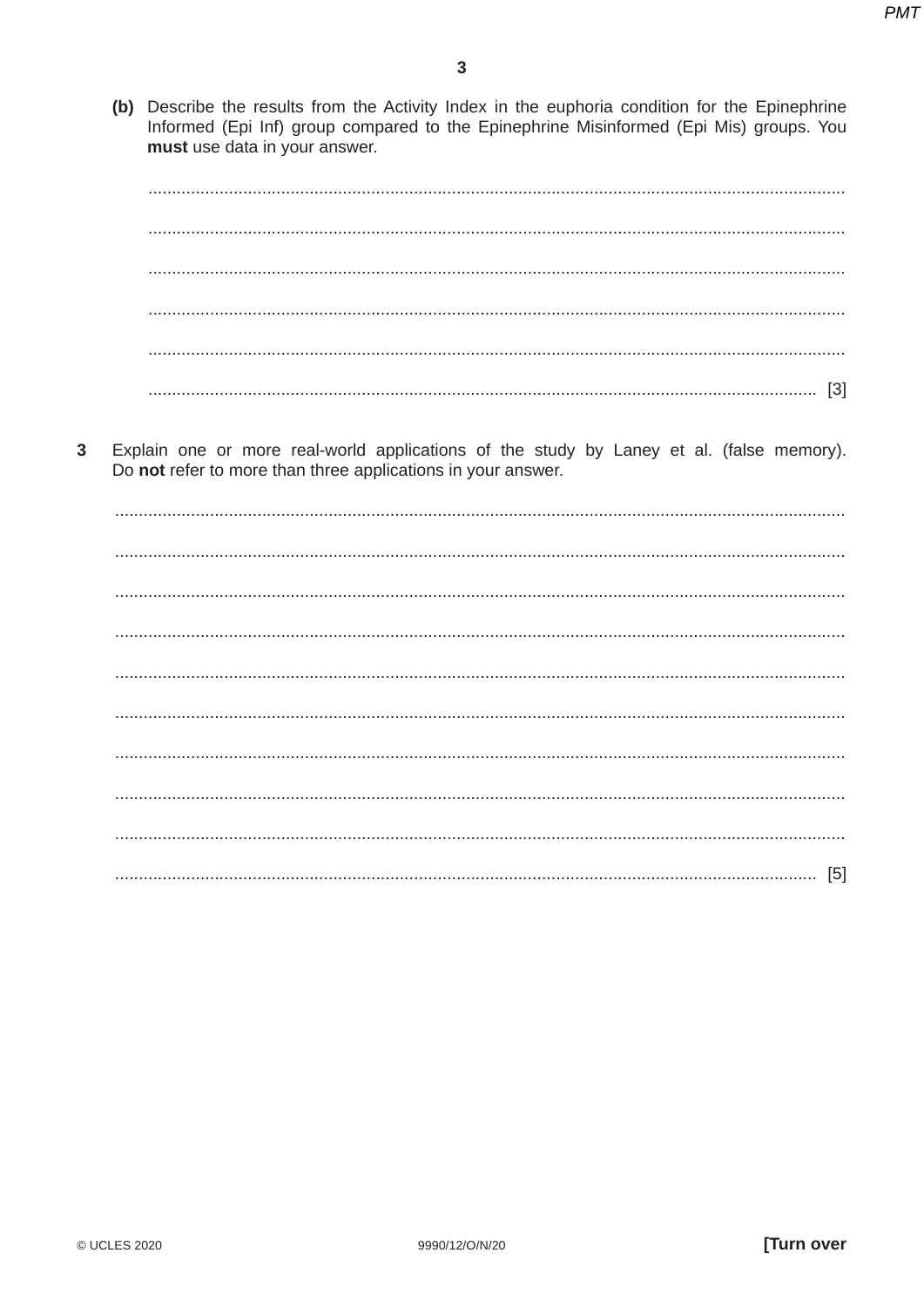| 4 | From the study by Milgram (obedience):                         |  |  |
|---|----------------------------------------------------------------|--|--|
|   | (a) Identify two characteristics of the learner in this study. |  |  |
|   |                                                                |  |  |
|   |                                                                |  |  |
|   |                                                                |  |  |
|   | $[2]$                                                          |  |  |
|   | (b) Describe the sample of participants used in this study.    |  |  |
|   |                                                                |  |  |
|   |                                                                |  |  |
|   |                                                                |  |  |
|   |                                                                |  |  |
|   |                                                                |  |  |
|   |                                                                |  |  |
|   | (c) Explain why this study is from the social approach.        |  |  |
|   |                                                                |  |  |
|   |                                                                |  |  |
|   |                                                                |  |  |
|   | $[2]$                                                          |  |  |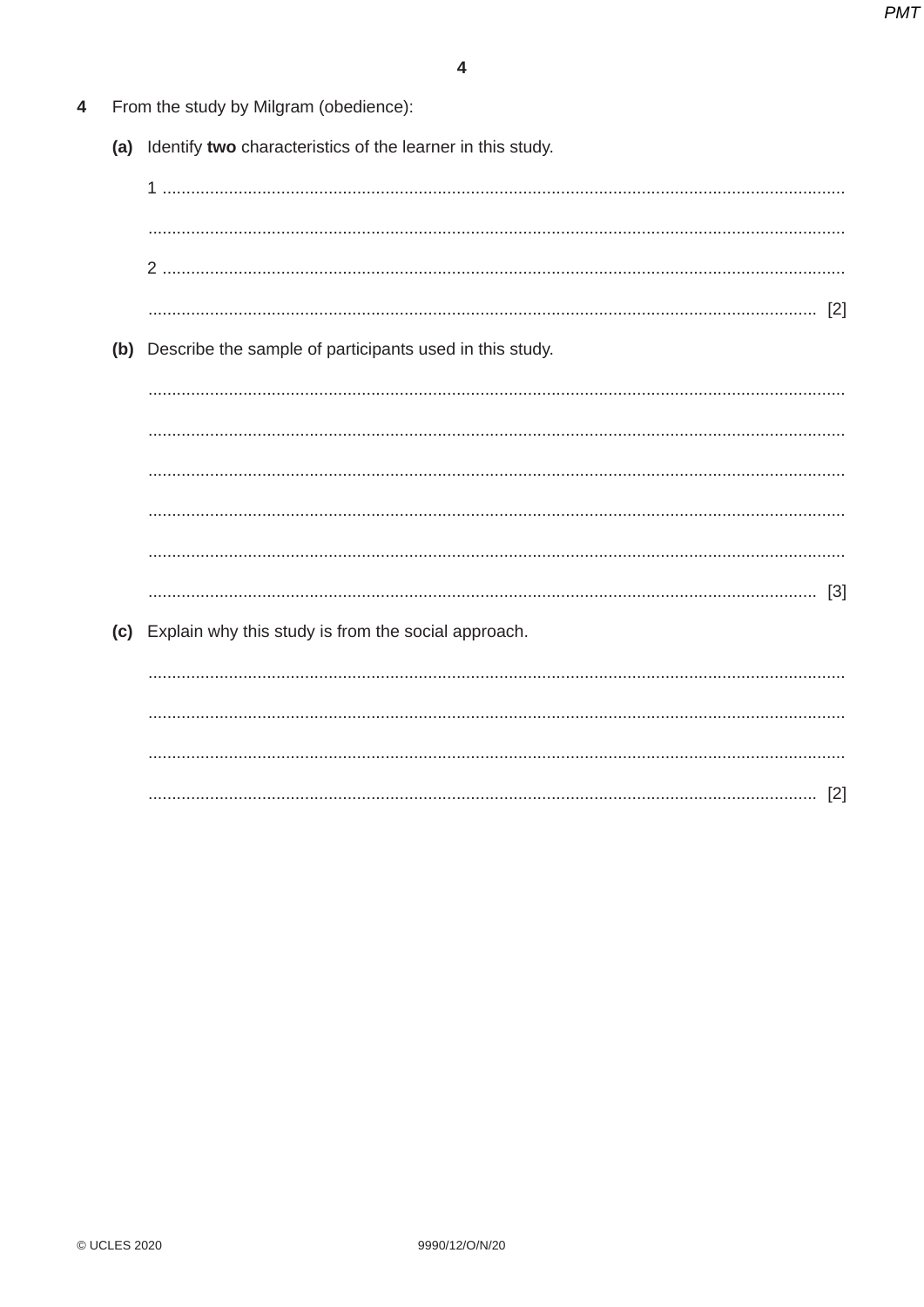| Describe the procedure of the study by Andrade (doodling) from the point when the tape had<br>finished playing. |
|-----------------------------------------------------------------------------------------------------------------|
|                                                                                                                 |
|                                                                                                                 |
|                                                                                                                 |
|                                                                                                                 |
|                                                                                                                 |
|                                                                                                                 |
|                                                                                                                 |
|                                                                                                                 |
| Describe the psychology that is being investigated in the study by Bandura et al. (aggression).                 |
|                                                                                                                 |
|                                                                                                                 |
|                                                                                                                 |
|                                                                                                                 |
|                                                                                                                 |
|                                                                                                                 |
|                                                                                                                 |
|                                                                                                                 |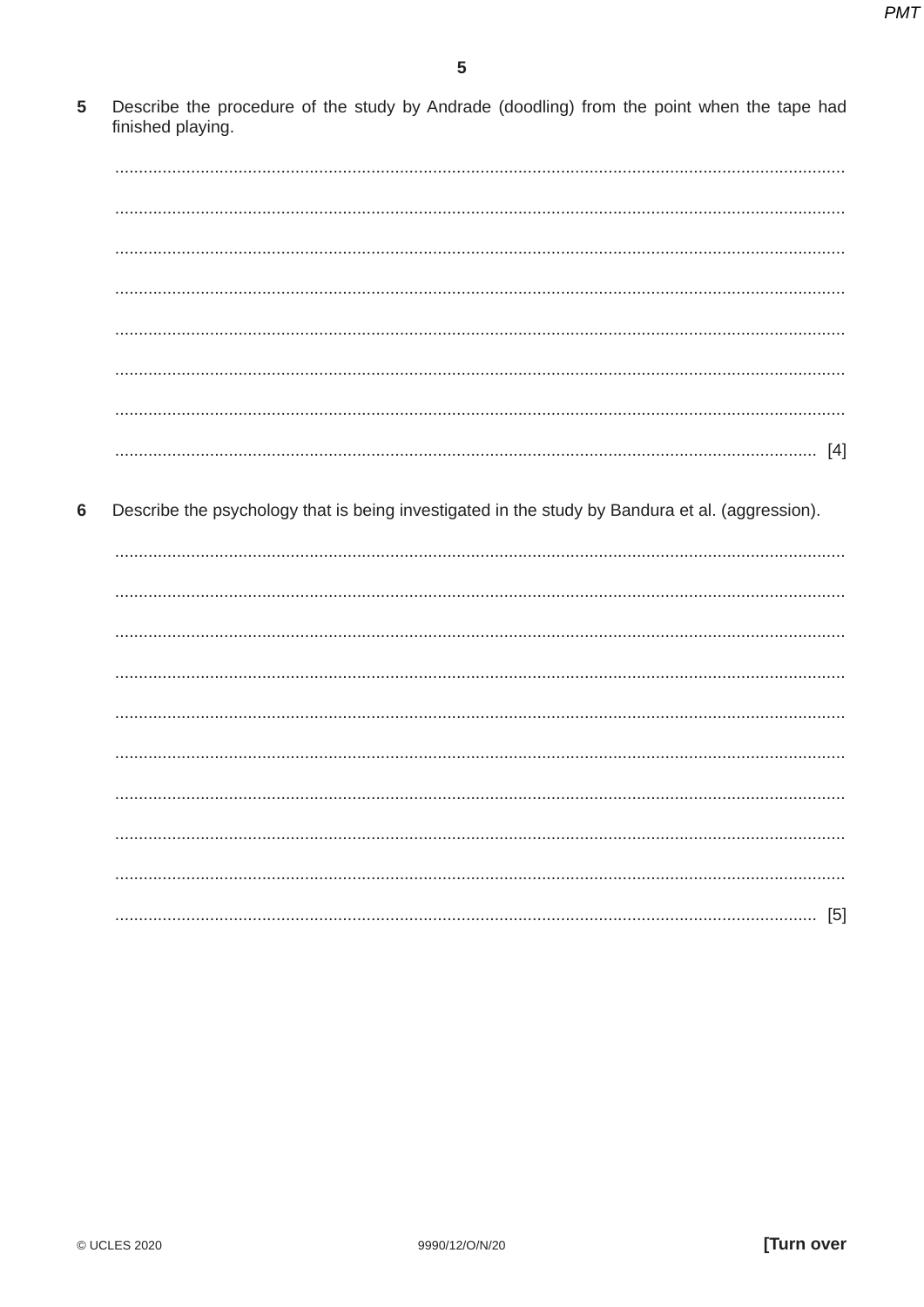| From the study by Pepperberg (parrot learning):                                                                                                                                            |
|--------------------------------------------------------------------------------------------------------------------------------------------------------------------------------------------|
| (a) Outline one aim of this study.                                                                                                                                                         |
|                                                                                                                                                                                            |
|                                                                                                                                                                                            |
|                                                                                                                                                                                            |
|                                                                                                                                                                                            |
| (b) Outline one methodological weakness of this study.                                                                                                                                     |
|                                                                                                                                                                                            |
|                                                                                                                                                                                            |
|                                                                                                                                                                                            |
|                                                                                                                                                                                            |
| (c) Suggest one real-world application based on the procedure of this study.                                                                                                               |
|                                                                                                                                                                                            |
|                                                                                                                                                                                            |
|                                                                                                                                                                                            |
|                                                                                                                                                                                            |
|                                                                                                                                                                                            |
| (a) Outline what is meant by individual and situational explanations of behaviour, using any<br>examples. Do not refer to the study by Piliavin et al. (subway Samaritans) in your answer. |
|                                                                                                                                                                                            |
|                                                                                                                                                                                            |
|                                                                                                                                                                                            |
|                                                                                                                                                                                            |
|                                                                                                                                                                                            |
|                                                                                                                                                                                            |
|                                                                                                                                                                                            |
|                                                                                                                                                                                            |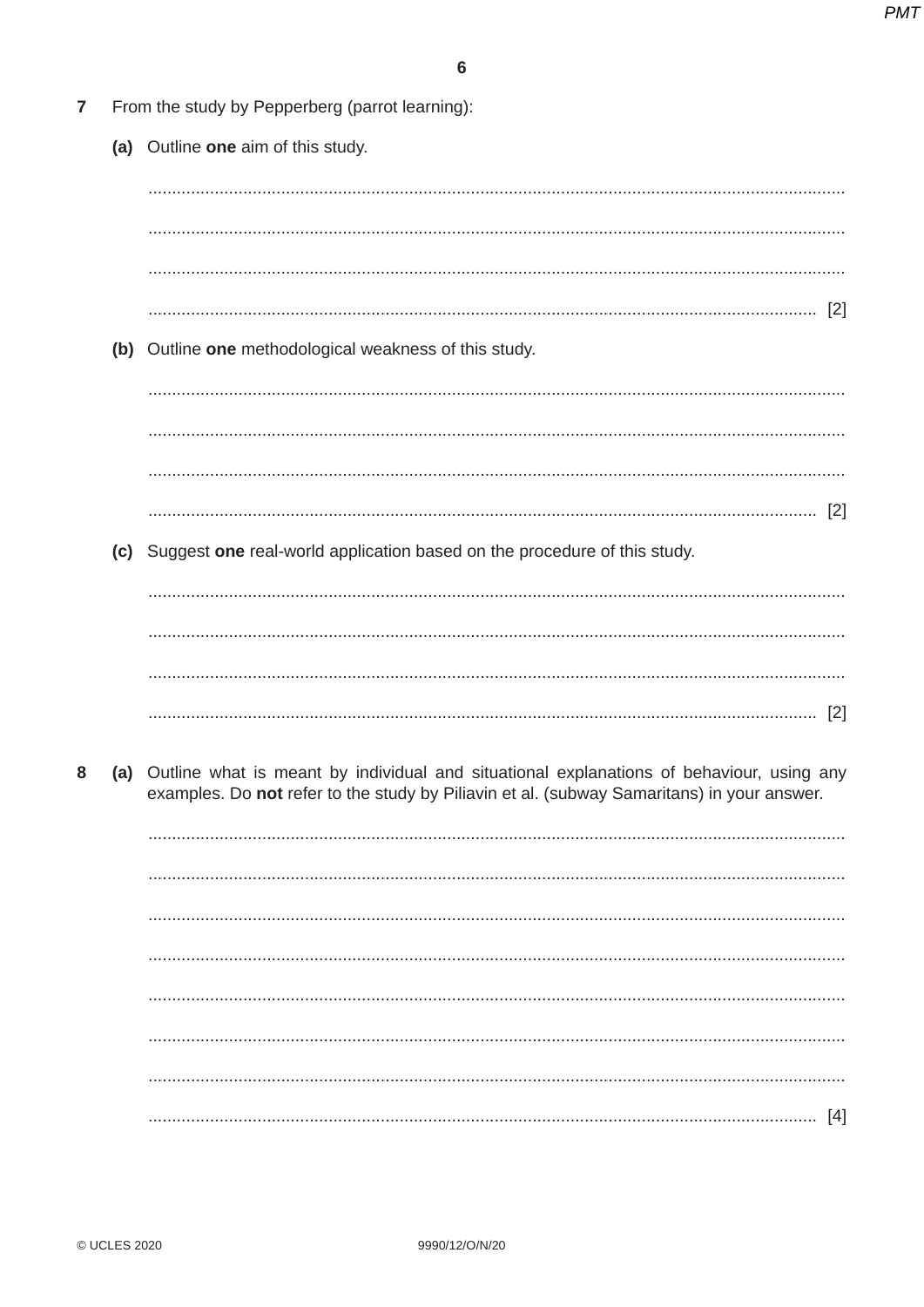- $\overline{7}$
- (b) Explain how one result from the study by Piliavin et al. supports the individual explanation of helping behaviour and how one result supports the situational explanation of helping behaviour.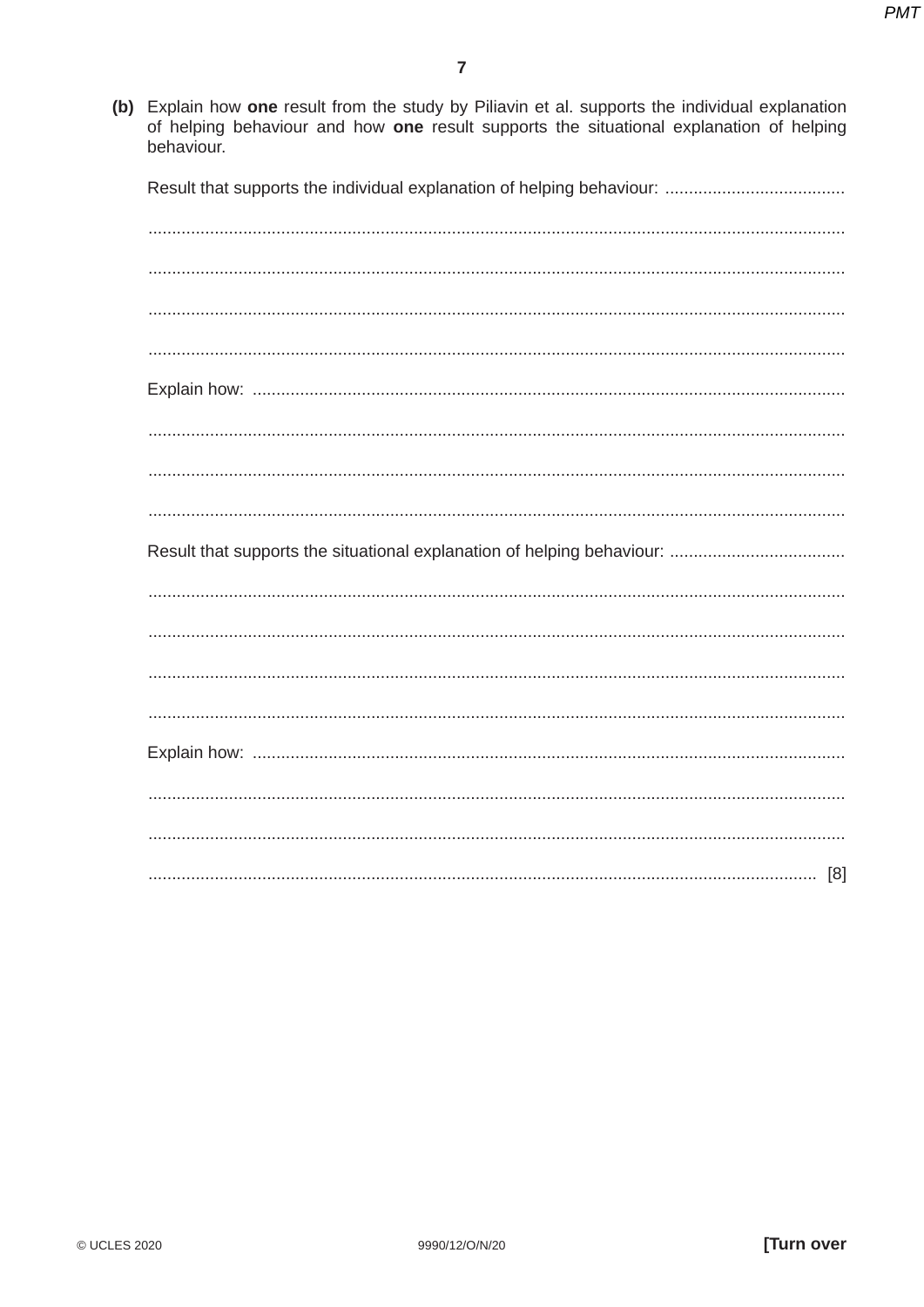Evaluate the study by Dement and Kleitman (sleep and dreams) in terms of two strengths and two weaknesses. At least one of your evaluation points must be about generalisations.  $9$ 

| <b>ES 2020</b> | 9990/12/0/N/20 |  |
|----------------|----------------|--|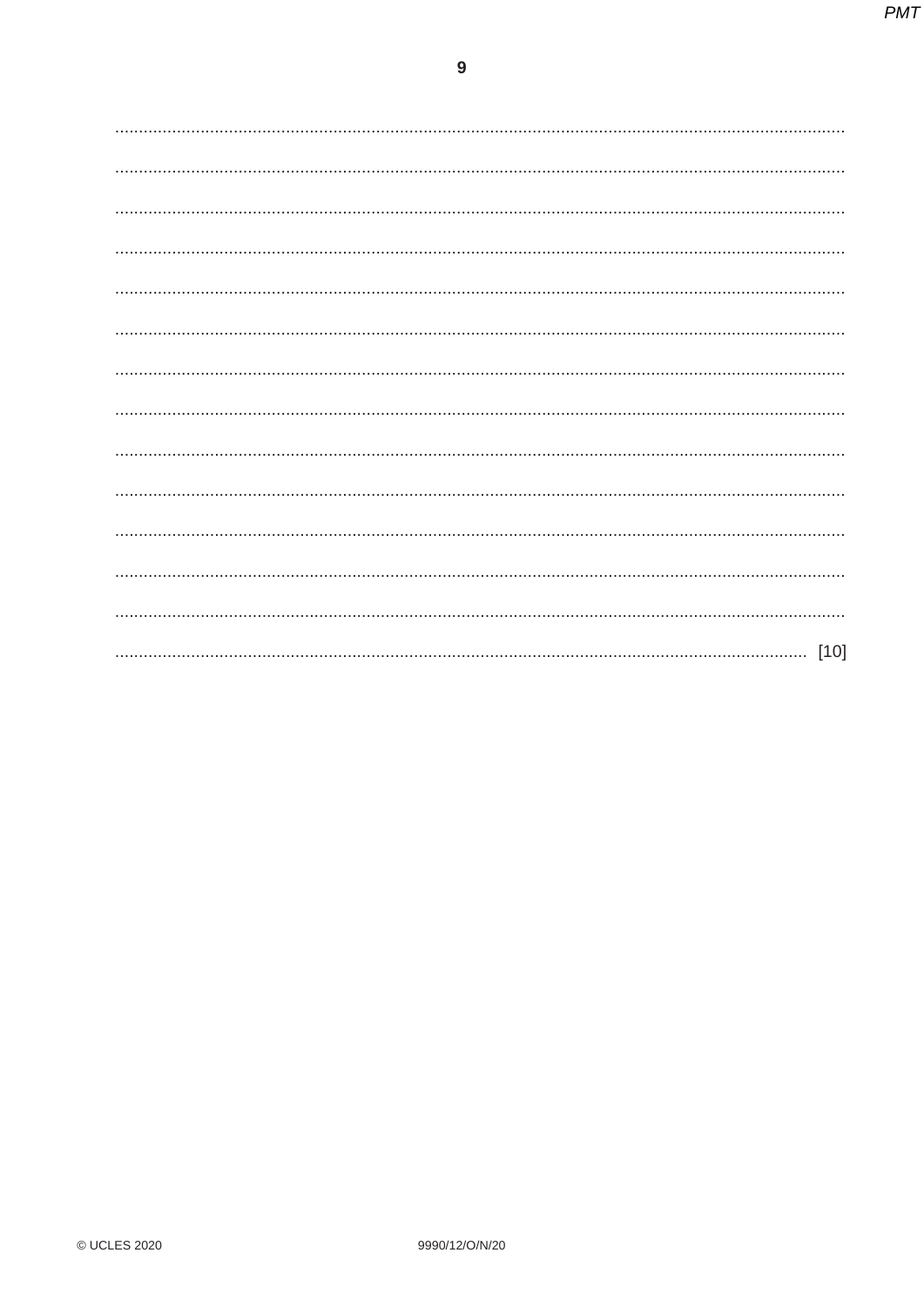## $10$

#### **BLANK PAGE**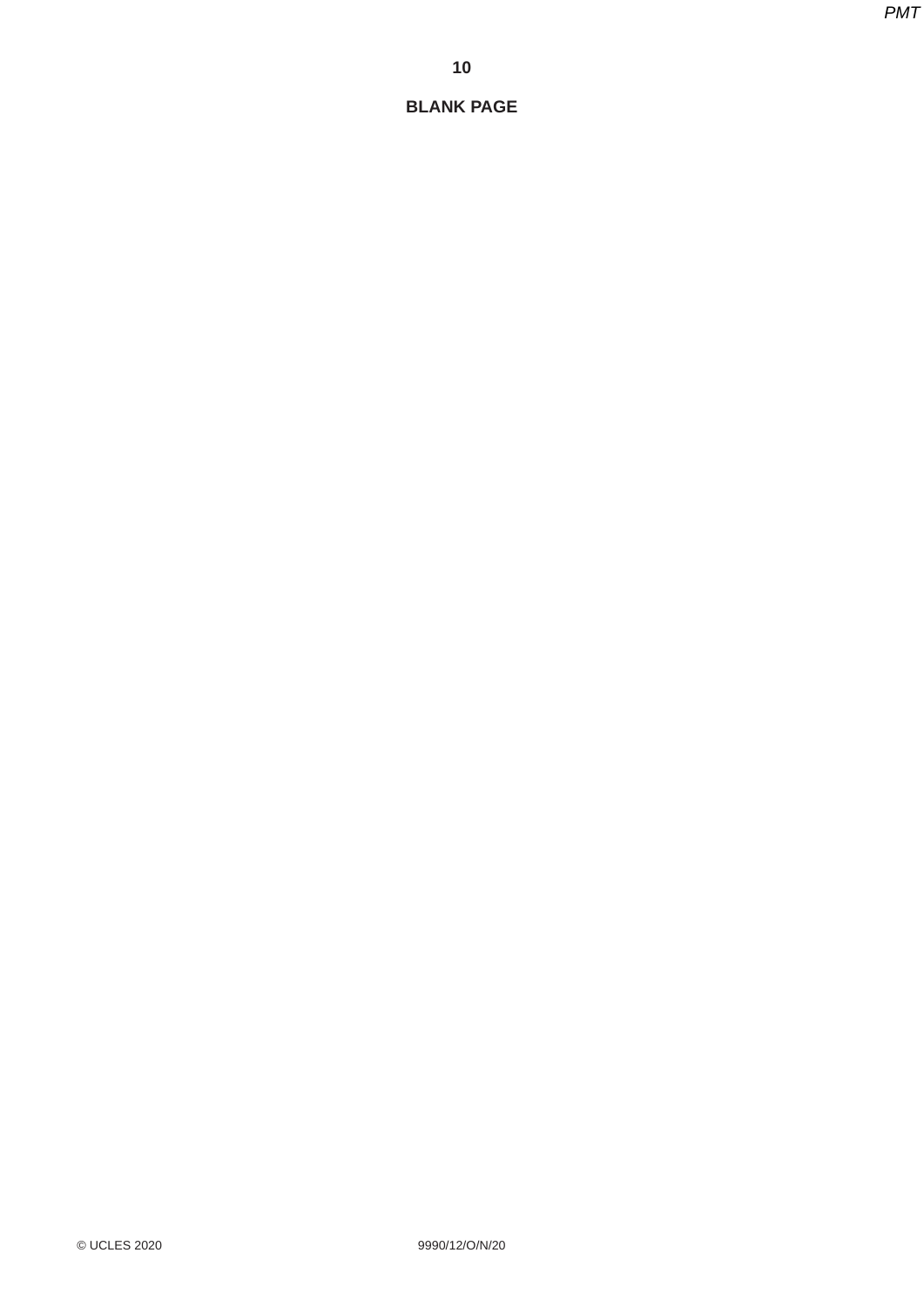# $11$

## **BLANK PAGE**